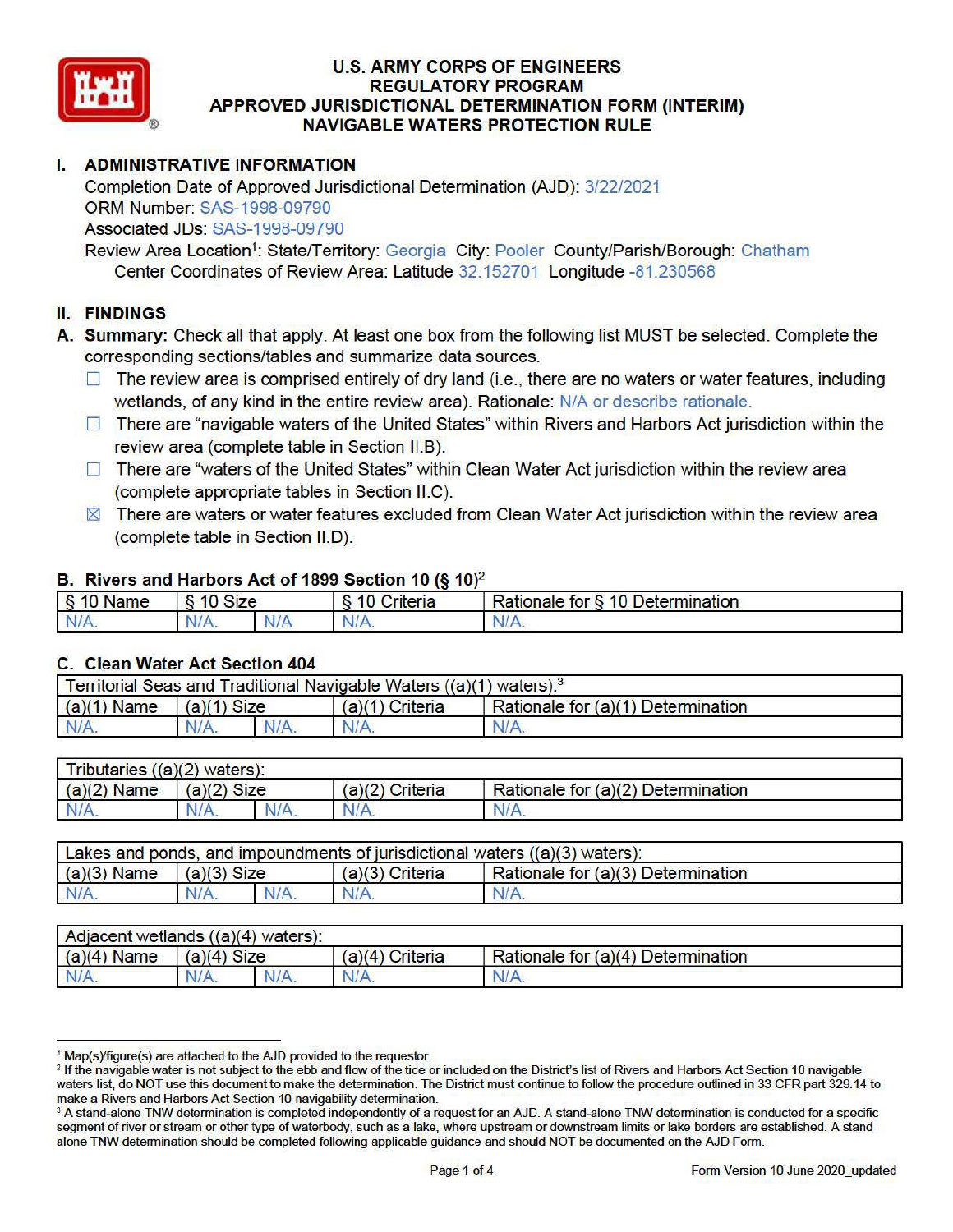

#### **U.S. ARMY CORPS OF ENGINEERS**  NAVIGABLE WATERS PROTECTION RULE U.S. ARMY CORPS OF ENGINEERS<br>REGULATORY PROGRAM<br>APPROVED JURISDICTIONAL DETERMINATION FOR THE MANIGABLE WATERS PROTECTION RI REGULATORY PROGRAM APPROVED JURISDICTIONAL DETERMINATION FORM (INTERIM)

# D. Excluded Waters or Features

| Excluded waters $((b)(1) - (b)(12))$ : <sup>4</sup> |                       |                  |                                    |                                                                                                                                                                                                                                                                                                                                                                                 |  |  |  |
|-----------------------------------------------------|-----------------------|------------------|------------------------------------|---------------------------------------------------------------------------------------------------------------------------------------------------------------------------------------------------------------------------------------------------------------------------------------------------------------------------------------------------------------------------------|--|--|--|
| <b>Exclusion Name</b>                               | <b>Exclusion Size</b> |                  | Exclusion <sup>5</sup>             | Rationale for Exclusion Determination                                                                                                                                                                                                                                                                                                                                           |  |  |  |
| <b>Wetland A</b>                                    | 0.426                 | $\text{acre}(s)$ | $(b)(1)$ Non-<br>adjacent wetland. | Wetland A is not adjacent to any $(a)(1)-(a)(3)$<br>waters as defined by the NWPR. This wetland<br>does not abut any $(a)(1)-(a)(3)$ waters, is not<br>inundated by any $(a)(1)-(a)(3)$ waters, is<br>physically separated from all $(a)(1)-(a)(3)$ waters<br>and does not have a direct hydrologic surface<br>connection to any $(a)(1)-(a)(3)$ waters in a typical<br>year.   |  |  |  |
| <b>Wetland B</b>                                    | 0.072                 | $\text{acre}(s)$ | $(b)(1)$ Non-<br>adjacent wetland. | Wetland B is not adjacent to any $(a)(1)-(a)(3)$<br>waters as defined by the NWPR. This wetland<br>does not abut any $(a)(1)-(a)(3)$ waters, is not<br>inundated by any $(a)(1)-(a)(3)$ waters, is<br>physically separated from all (a)(1)-(a)(3) waters<br>and does not have a direct hydrologic surface<br>connection to any $(a)(1)-(a)(3)$ waters in a typical<br>year.     |  |  |  |
| <b>Wetland C</b>                                    | 0.015                 | $\text{acre}(s)$ | $(b)(1)$ Non-<br>adjacent wetland. | Wetland C is not adjacent to any $(a)(1)-(a)(3)$<br>waters as defined by the NWPR. This wetland<br>does not abut any $(a)(1)-(a)(3)$ waters, is not<br>inundated by any $(a)(1)-(a)(3)$ waters, is<br>physically separated from all $(a)(1)-(a)(3)$ waters<br>and does not have a directed hydrologic surface<br>connection to any $(a)(1)-(a)(3)$ waters in a typical<br>year. |  |  |  |
| <b>Wetland D</b>                                    | 0.022                 | acres            | $(b)(1)$ Non-<br>adjacent wetland  | Wetland D is not adjacent to any $(a)(1)-(a)(3)$<br>waters as defined by the NWPR. This wetland<br>does not abut any $(a)(1)-(a)(3)$ waters, is not<br>inundated by any $(a)(1)-(a)(3)$ waters, is<br>physically separated from all (a)(1)-(a)(3) waters<br>and does not have a directed hydrologic surface<br>connection to any $(a)(1)-(a)(3)$ waters in a typical<br>year.   |  |  |  |
| <b>Wetland E</b>                                    | 0.026                 | acres            | $(b)(1)$ Non-<br>adjacent wetland  | Wetland E is not adjacent to any $(a)(1)-(a)(3)$<br>waters as defined by the NWPR. This wetland<br>does not abut any $(a)(1)-(a)(3)$ waters, is not<br>inundated by any $(a)(1)-(a)(3)$ waters, is                                                                                                                                                                              |  |  |  |

 $^4$  Some excluded waters, such as (b)(2) and (b)(4), may not be specifically identified on the AJD form unless a requestor specifically asks a Corps district to do so. Corps districts may, in case-by-case instances, choose to identify some or all of these waters within the review area.  $^5$  Because of the broad nature of the (b)(1) exclusion and in an effort to collect data on specific types of waters that would be covered by the (b)(1)

 exclusion, four sub-categories of (b)(1) exclusions were administratively created for the purposes of the AJD Form. These four sub-categories are not new exclusions, but are simply administrative distinctions and remain (b)(1) exclusions as defined by the NWPR.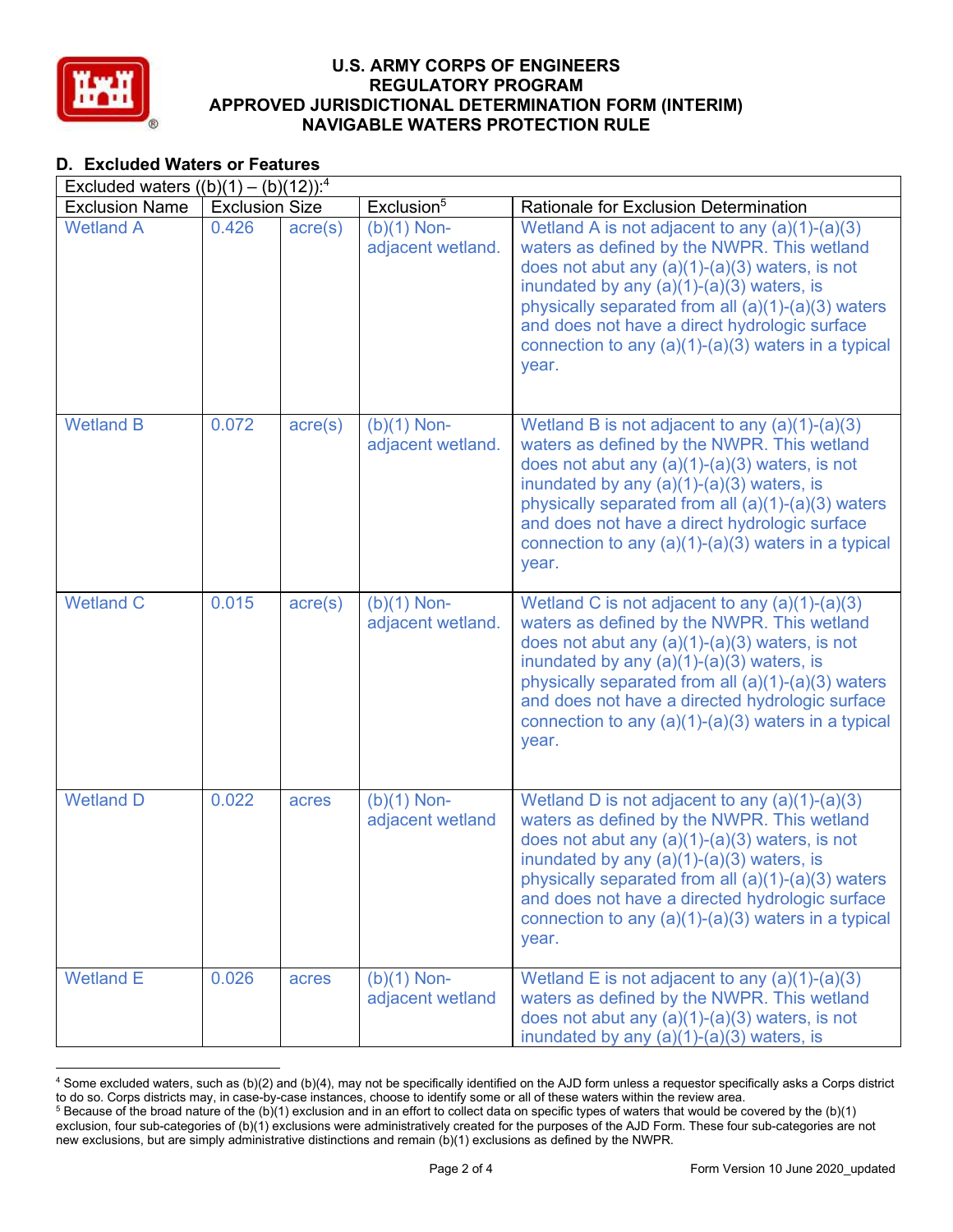

# **U.S. ARMY CORPS OF ENGINEERS REGULATORY PROGRAM APPROVED JURISDICTIONAL DETERMINATION FORM (INTERIM) NAVIGABLE WATERS PROTECTION RULE**

| Excluded waters $((b)(1) - (b)(12))$ : <sup>4</sup> |                       |       |                                   |                                                                                                                                                                                                                                                                                                                                                                             |
|-----------------------------------------------------|-----------------------|-------|-----------------------------------|-----------------------------------------------------------------------------------------------------------------------------------------------------------------------------------------------------------------------------------------------------------------------------------------------------------------------------------------------------------------------------|
| <b>Exclusion Name</b>                               | <b>Exclusion Size</b> |       | Exclusion <sup>5</sup>            | Rationale for Exclusion Determination                                                                                                                                                                                                                                                                                                                                       |
|                                                     |                       |       |                                   | physically separated from all $(a)(1)-(a)(3)$ waters<br>and does not have a directed hydrologic surface<br>connection to any (a)(1)-(a)(3) waters in a typical<br>year.                                                                                                                                                                                                     |
| <b>Wetland F</b>                                    | 0.008                 | acres | $(b)(1)$ Non-<br>adjacent wetland | Wetland F is not adjacent to any $(a)(1)-(a)(3)$<br>waters as defined by the NWPR. This wetland<br>does not abut any $(a)(1)-(a)(3)$ waters, is not<br>inundated by any $(a)(1)-(a)(3)$ waters, is<br>physically separated from all (a)(1)-(a)(3) waters<br>and does not have a directed hydrologic surface<br>connection to any (a)(1)-(a)(3) waters in a typical<br>year. |

# **III. SUPPORTING INFORMATION**

- **A. SelecUenter all resources** that were used to aid in this determination and attach data/maps to this document and/or references/citations in the administrative record, as appropriate.
	- $\boxtimes$  Information submitted by, or on behalf of, the applicant/consultant: Approved Jurisdictional
	- Determination request submitted to the Corps in October 2020 This information is sufficient for purposes of this AJD.

Rationale: N/A or describe rationale for insufficiency (including partial insufficiency).

- $\Box$  Data sheets prepared by the Corps: Title(s) and/or date(s).
- $\Box$  Photographs: Other: Title(s) and/or date(s).
- $\boxtimes$  Corps site visit(s) conducted on: Date(s).
- IZI Previous Jurisdictional Determinations (AJDs or PJDs): SAS-1998-09790, June 1, 2018
- ⊠ Antecedent Precipitation Tool: *provide detailed discussion in Section III.B.*
- **IX USDA NRCS Soil Survey: NRCS Soil Map dated 10/2020**
- USFWS NWI maps: National Wetlands Inventory dated 10/2020
- USGS topographic maps: USGS Topographic Map dated 10/2020

# **Other data sources used to aid in this determination:**

| Data Source (select) | Name and/or date and other relevant information |  |
|----------------------|-------------------------------------------------|--|
| <b>USGS Sources</b>  | N/A.                                            |  |
| <b>USDA Sources</b>  | $N/A$ .                                         |  |
| <b>NOAA Sources</b>  | $N/A$ .                                         |  |
| <b>USACE Sources</b> | <b>Antecedent Precipitation Tool</b>            |  |
| LiDAR data/maps      | 2010                                            |  |
| <b>Other Sources</b> | N/A                                             |  |

**B. Typical year assessment(s):** The wetlands were delineated in July 2018 according to the original submittal package. The site visit to verify jurisdiction was conducted on March 22, 2021, using the Atecedent Precipitation Tool Version 1.0, which used rainfall data from the Savannah International Airport weather station, we have determined that wetter than normal rainfall conditions were